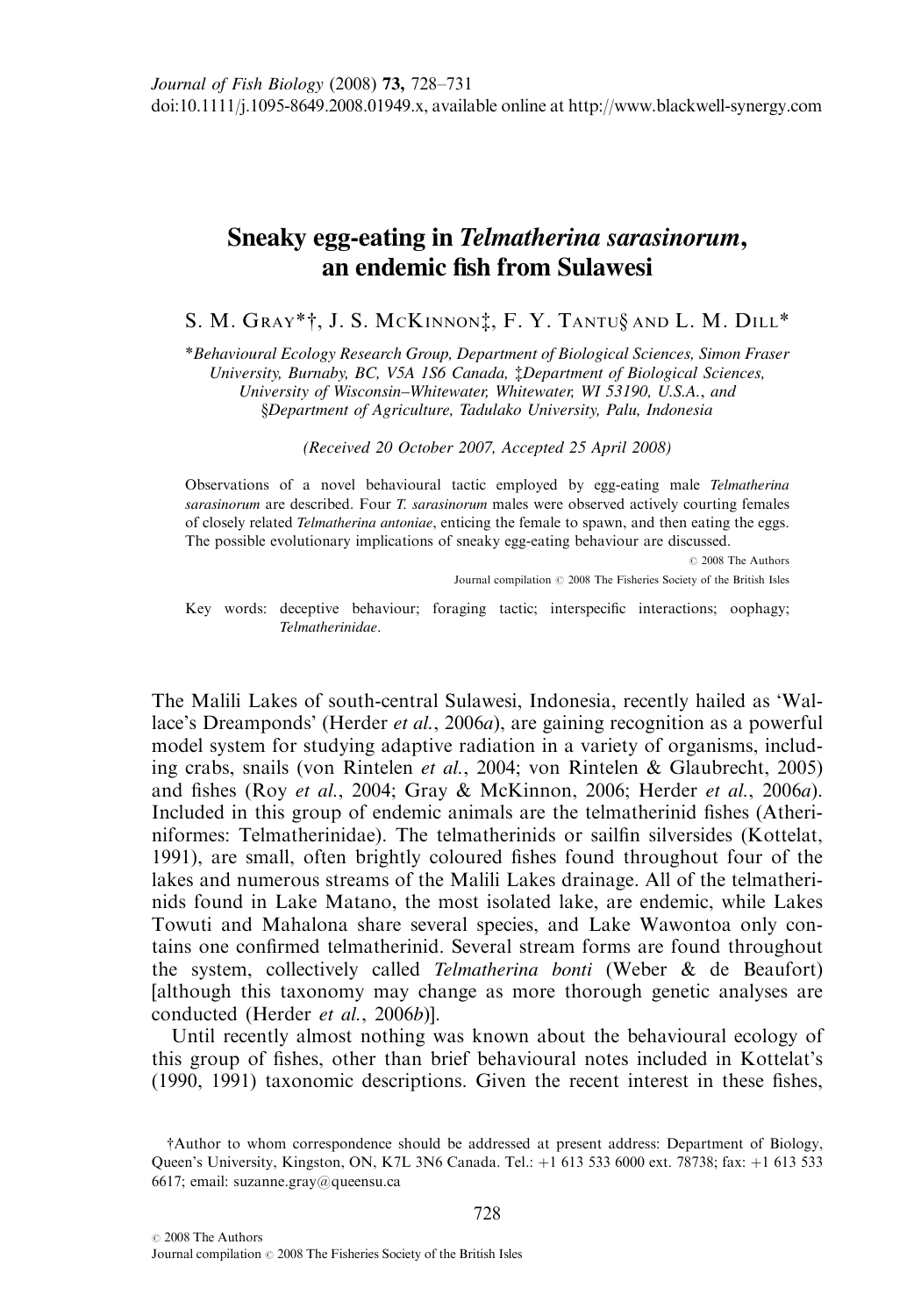especially with respect to the phylogenetic relationships among them (Roy et al., 2004; Herder et al., 2006a), it is desirable that some attention be given to the behaviour of the group. It was recently shown by Gray & McKinnon (2006) that mating behaviour is conserved across seven species and two of the lakes (Matano and Towuti), although some adaptations linked to ecological differences have also been noted between species. For example, parts of the male courtship ritual differ between species that live in the lake and those that are found in flowing water: the former swim in large circles adjacent to the female while enticing her to spawn, while in a flowing water species the male only performs a tight half circle display (Gray & McKinnon, 2006). This paper documents a unique behavioural tactic employed by one telmatherinid species, Telmatherina sarasinorum Kottelat, endemic to Lake Matano. This species is a documented egg cannibal that forages regularly (i.e. daily) on the freshly laid, unguarded eggs of both heterospecific and conspecific spawning pairs (Gray et al., 2007). On average,  $20\%$  of observed T. sarasinorum spawning events involve conspecific cannibalism.

Over three field seasons (January to March 2003, January to May 2004, October to December 2004) systematic, quantitative observations of T. sarasinorum were made at eight sites around Lake Matano (Gray, 2007). It was found that in the morning (between 0630 and 1030 hours) male T. sarasinorum were mainly foraging rather than courting; the latter activity peaks later in the day (between 1030 and 1430 hours). Their foraging behaviour in shallow beach habitat often involves a male following a mating pair of *Telmatherina antoniae* Kottelat, a closely related congener also endemic to Lake Matano, and eating their eggs (Gray & McKinnon, 2006). Oophagy of heterospecific and conspecific eggs has been confirmed via stomach content analysis (Gray et al., 2007). It is very difficult to see individual eggs during in situ behavioural observations, therefore the 'picking' behaviour employed by foraging fishes [which has been used to identify egg cannibalism in other studies (Neff, 2003; Gray et al., 2007)] was used here to identify egg-eating. Male *T. sarasinorum* also sometimes guard a single T. antoniae pair by fighting off all other approaching fishes, including other T. sarasinorum males that may contend for the eggs and other T. antoniae males that might otherwise have challenged the paired  $T$ . *antoniae* male to a fight.

'Focal follows', which involved following individual male T. sarasinorum, were performed on 136 males between 0630 and 1030 hours from February to March 2003 ( $n = 77$ ) and February to May 2004 ( $n = 59$ ) at six shallow beach habitat sites. Only males that were actively guarding a T. antoniae mating pair, and were attempting to eat the eggs they were laying, were followed. Males were followed even if they switched to a different pair. A focal male was followed for 5 min by an observer using a snorkel and plastic paper and pencil to directly record observations on the males' foraging behaviour. Information on the number of spawning events and attempted egg-eating (i.e. 'picking' behaviour) were recorded.

During four independent focal observations on different males (11 and 12 February 2003 and 14 and 27 April 2004) at two different beach sites  $(2^{\circ}19'39 \cdot 0''$  S;  $121^{\circ}15'53 \cdot 5''$  E and  $2^{\circ}17'46 \cdot 7''$  S;  $121^{\circ}15'24 \cdot 7''$  E) a behaviour, here termed 'sneaky' egg-eating, was observed. This behavioural tactic, described here for the first time as far as is known, is the deception of a female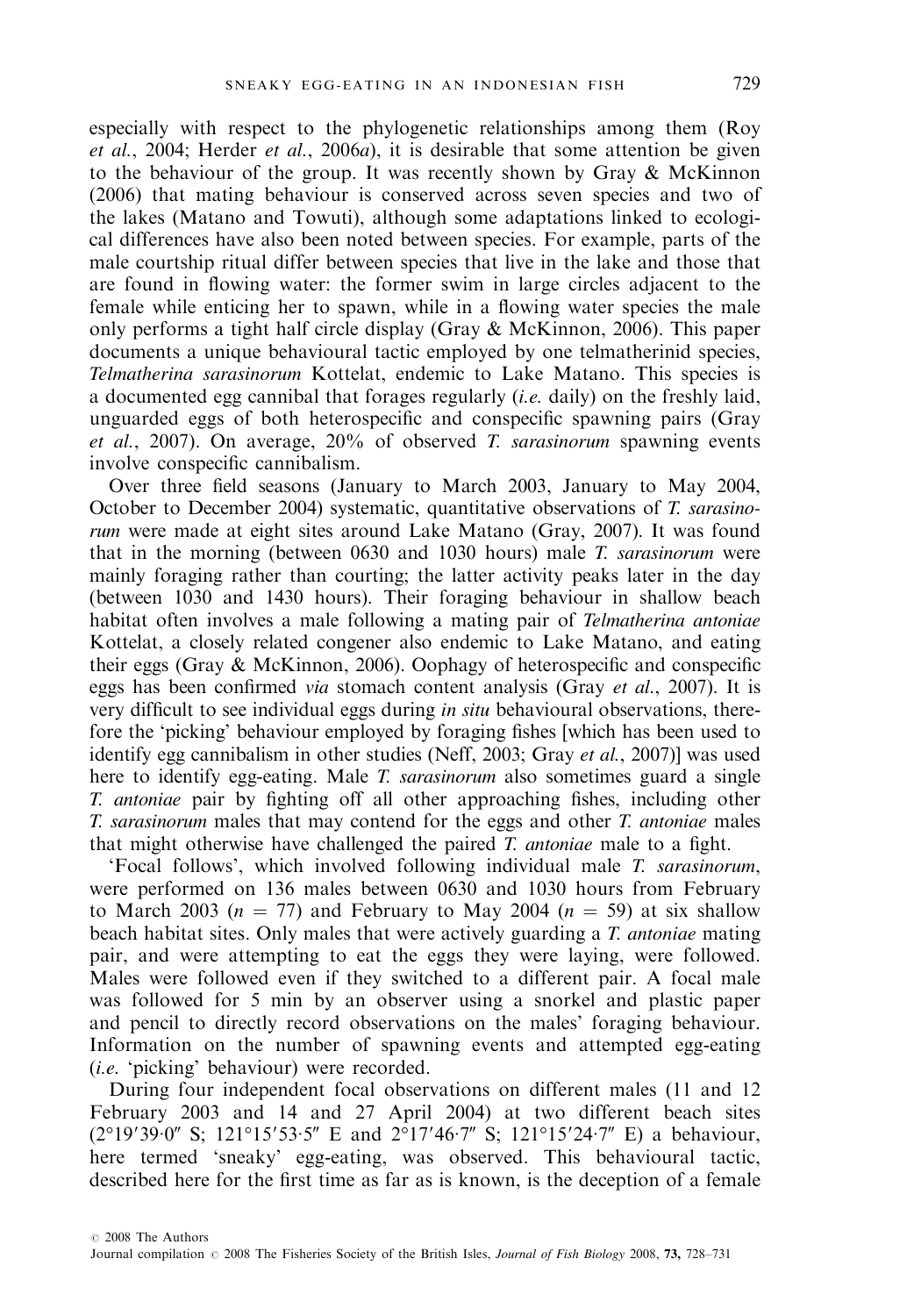of one species by a male of another, such that when the heterospecific male entices the female to spawn he eats the eggs that were just laid. In all four observations, a focal male T. sarasinorum that was guarding a pair of mating T. antoniae chased off the paired T. antoniae male and began courting the T. antoniae female. When the heterospecific pair went to the substratum to spawn, the female T. *antoniae* quivered [suggesting the release of eggs or sperm in female and male fishes, respectively (Gray  $\&$  McKinnon, 2006)] but the *T. sar*asinorum male did not. Instead, he remained still alongside the female until she finished quivering, then immediately turned around and attempted to eat the eggs that the heterospecific female had just laid. The female left immediately after spawning, but the T. sarasinorum male did not follow as would generally happen when mating with females of his own species. This sneaky egg-eating behaviour has also been independently confirmed (four of 256 focal observations) in T. sarasinorum at two other locations  $(2^{\circ}27'20'0'' \text{ S}; 121^{\circ}21'37'0'' \text{ E})$ and  $2^{\circ}29'02 \cdot 0''$ S;  $121^{\circ}25'02 \cdot 0''$  E) around the lake (F. Herder, pers. comm.).

A particularly fascinating aspect of these observations is that it is not known if all the eggs are actually eaten, or if the lack of quivering on the part of the T. sarasinorum male means that no sperm are released and no eggs are fertilized. There is therefore a small possibility that hybridization could occur as a result of incomplete consumption of fertilized eggs. In a recent study, Herder et al. (2006a) report on the possibility of recent introgressive hybridization among sharpfin species of the telmatherinid group, which may be facilitating adaptive radiation. Although the interaction reported here is between a sharpfin (T. sarasinorum) and a roundfin (*T. antoniae*) species, this unique behavioural tactic could be one means for hybridization to occur between other sympatric telmatherinids.

The four independent observations of sneaky egg-eating behaviour suggest that it does occur at a low but appreciable frequency in T. sarasinorum (four of 136 focal observations). Lake Matano is considered to be of very low productivity with a narrow littoral zone and a low density of plankton (Haffner et al., 2001). That many T. sarasinorum eat the eggs of other species on a daily basis (Kottelat, 1991; Gray et al., 2007) suggests that the egg-eating specialization may have evolved in part as a result of the lack of alternative sources of nutrition. Sneaky egg-eating may be related to the conspecific egg cannibalism observed in mating T. sarasinorum males. In that case, egg cannibalism by spawning males is positively correlated with the number of cuckolding males (*i.e.* sneakers) present at a spawning event (Gray *et al.*, 2007), suggesting that a male is more likely to eat eggs the less likely he is to have fertilized them. This tactic fits well with current theory on the evolution of filial cannibalism (Manica, 2002): males appear to use egg cannibalism as a means of recouping energy spent on courting when the reproductive value of the spawning event is low. The observation that males will deceive females of a closely related species and eat eggs that would provide no reproductive value may be an extension of this behaviour in a low resource environment. Further observation of sneaky egg-eating will be required to better understand the evolutionary implications of this behaviour.

We thank P. Molloy, H. Rodd, J. Reynolds and one anonymous reviewer for comments on an earlier version of this paper. F. Herder provided additional observations